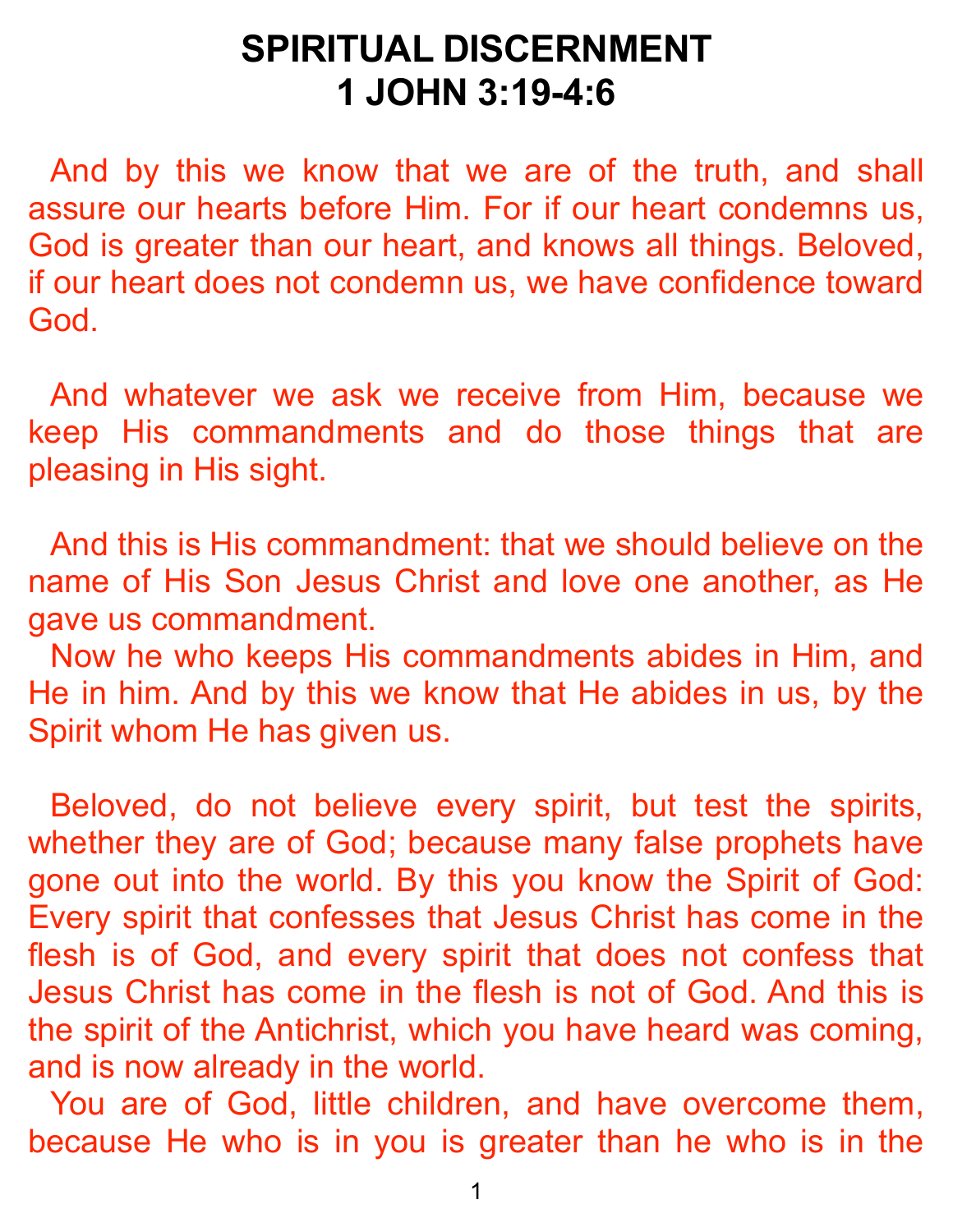world. They are of the world. Therefore they speak as of the world, and the world hears them.

 We are of God. He who knows God hears us; he who is not of God does not hear us. By this we know the spirit of truth and the spirit of error.

 There are only 360 people in the United States, and about 4400 individuals worldwide that have Q-Grade Certification. In the world of coffee, these people are called "cuppers." They are the coffee-tasting experts.

 The Q-Grade Certification requires an exhaustive test. It's the Bar Exam of coffee. It takes six days and costs \$2000. Very few people pass it on their first try.

But those who do have amazing coffee discernment.

 We've all had the experience of savoring a tasty cup of coffee, or spitting out coffee we thought was too bitter… We might even have met a Starbucks' barista who definitely knows their coffee… But a person with Q-Grade Certification has taken coffee-drinking to another level. These people taste nuances in coffee that amateur coffee connoisseurs fail to differentiate.

 A professional coffee cupper will use words foreign to most coffee drinkers when describing a cup of joe.

It's a compliment if a cupper labels a coffee, "clean," or "acidic," or "bright." Whereas, terms like "earthy," or "dirty," or "flat," or "musty" is hurling a coffee insult.

 At a recent convention in New York City one Q-Certified taster was brought into a room where 300 cups of coffee sat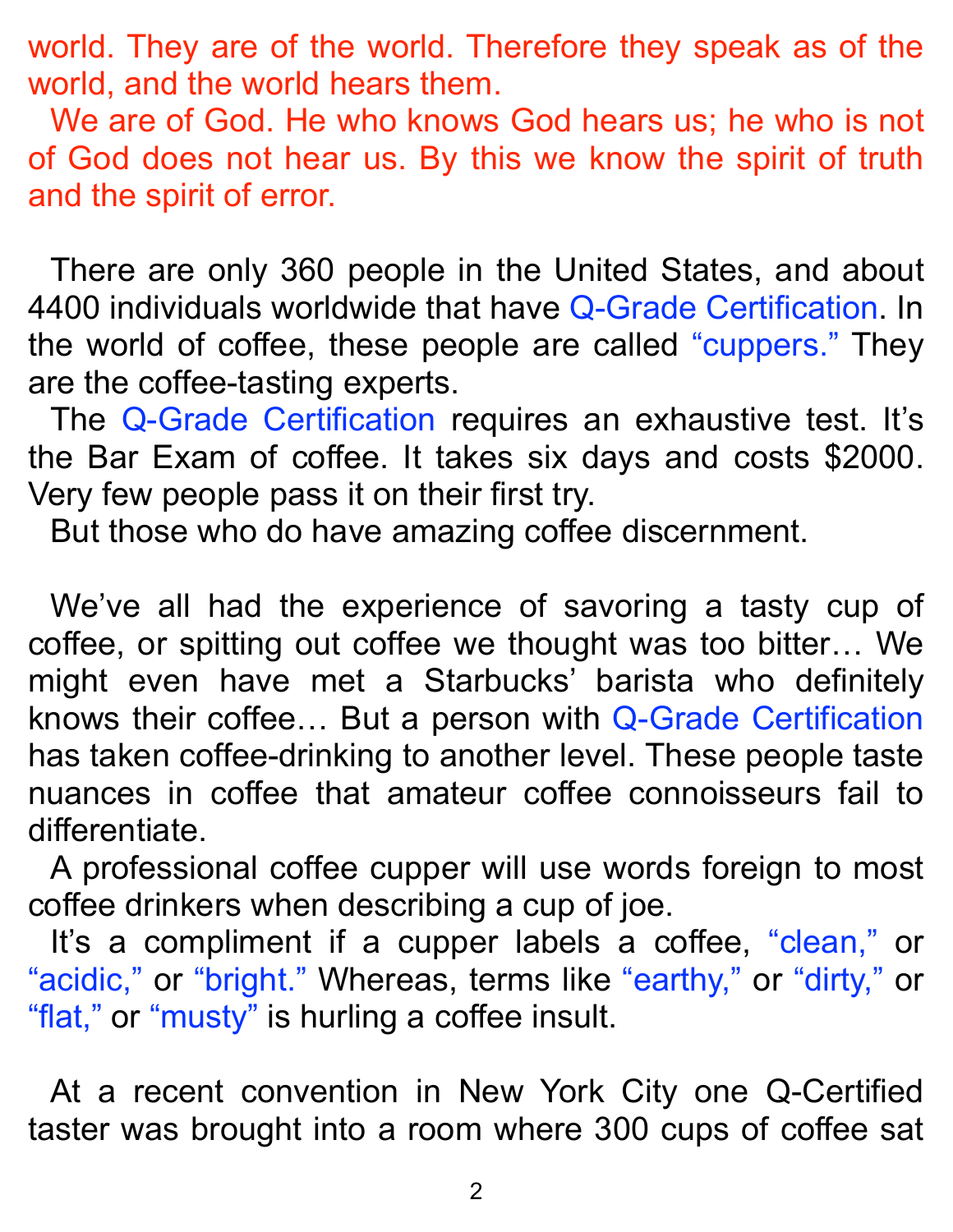on five tables. He was given a set of traits to look for, and asked to pick out the cup that most characterized those distinctives. Within seconds this particular expert had chosen the right cup.

 These folks have olfactory skills and taste buds that perceive subtleties the rest of us would miss.

 One professional coffee cupper made the comment, "I can tell from blindly tasting a cup of coffee not just that it is from Guatemala, but from what state it comes, at what altitude it was grown, and on what mountain."

Now that's some impressive coffee discernment.

 And this is what the Apostle John addresses in today's text not discernment in coffee-tasting, but **spiritual discernment.** John speaks of understanding nuances in our **hearts**, in **prayer**, in **our relationship with God**, in **the spiritual realm**, and in **the world.**

 Just being a coffee drinker doesn't mean you know a lot about coffee, and just being a Christian doesn't mean you live a confident and victorious Christian life.

 I was stunned this week to read that 83% of adults in America drink coffee - that's 587 million cups of coffee daily, or an average of three per person. We drink a lot of coffee, but we're not necessarily *discerning drinkers*.

 We even have **coffee snobs!** They grind their own beans, and create their own flavors - or they frequent an exclusive coffee shop. These folks think they know coffee, but compared to *a pro cupper* they're a novice.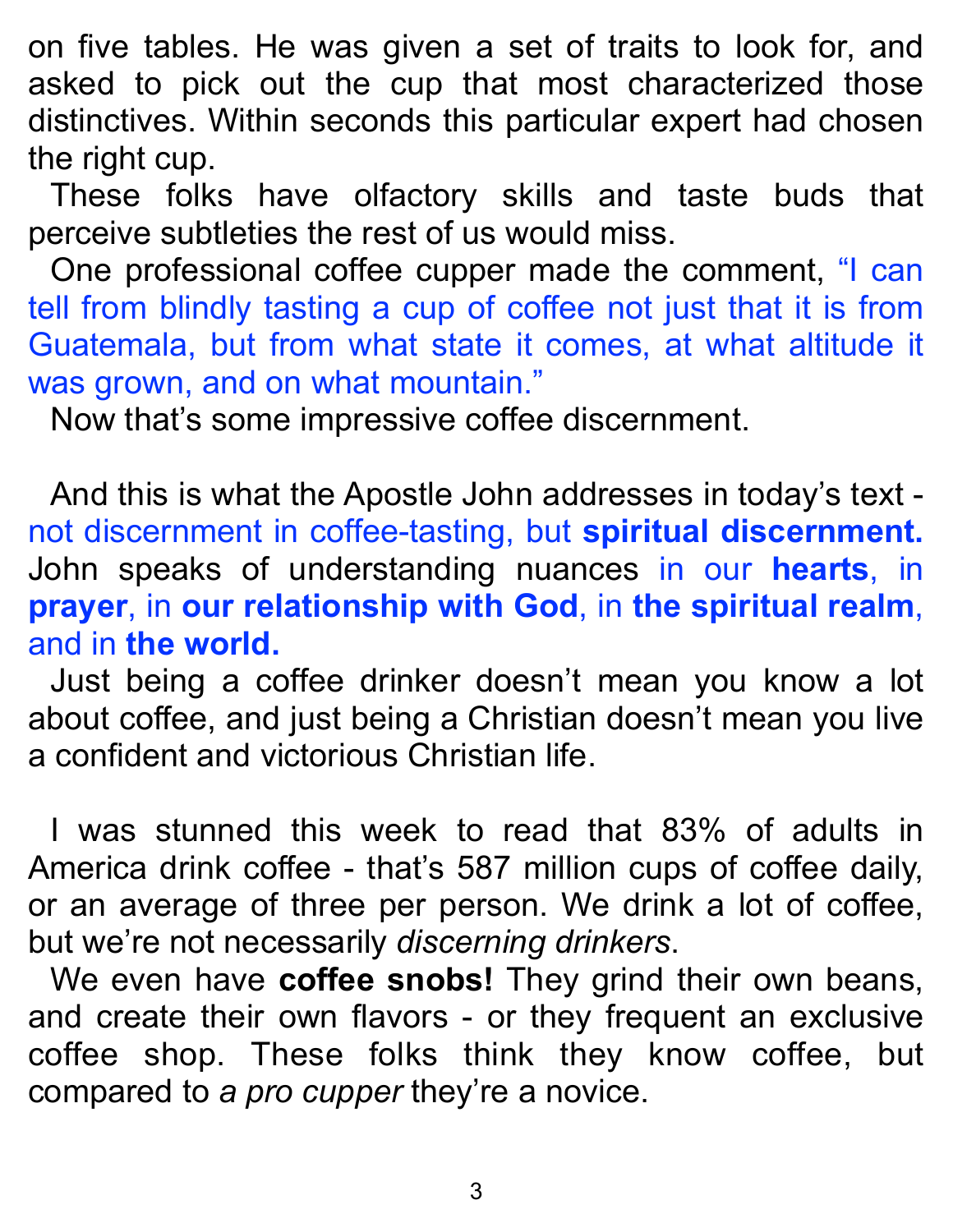And likewise in America we talk a lot about God, and spiritual things - people even claim to be Christians.

 Some people grind their own ideas and combine them to create their own special blend of religion - but that doesn't mean they have biblical discernment.

 To be God-Certified in spiritual things you have to open the Bible. God's Word discerns true from false, and real from fake. *John wants us all to have this discernment* - able to recognize what's going on in our own **hearts**, in **prayer**, in our **relationship with God**, in **the spiritual realm**, and in **the world** around us…

We begin this morning in verse 19, "And by this we know that we are of the truth, and shall assure our hearts before Him." With the words *"by this"* John is referring to His previous thoughts about loving God.

 Last time, we talked about **how to be a better lover.** This is accomplished by loving not just "in word and in tongue, but in deed and in truth." This is how Jesus has loved us, and it's how we should love one another.

 And when we love like Jesus loves it breeds confidence: *that we've been touched by His truth - that God's love dwells in us - that we truly are children of God.* Do you have a confident heart? Do you know that you know God? It's love that spawns this assurance.

 I know I'm a true child of God not because *I pray everyday, or attend church, or always give an offering, or teach a Sunday School class, or even speak with unknown tongues* -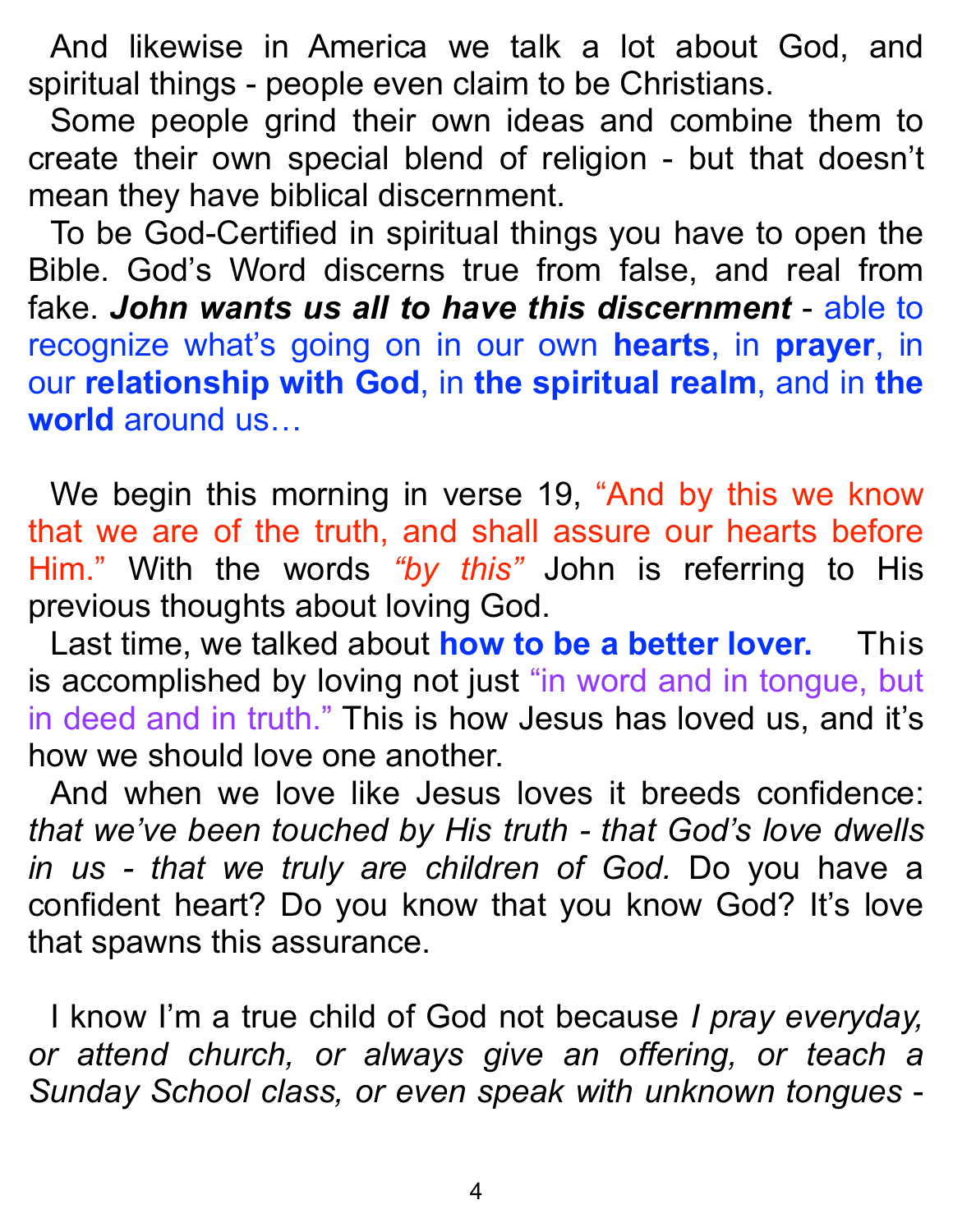I know that I know God because His love *fills my heart* and is *revealed in my actions.*

 Jesus said to his disciples in John 13:35, "By this all will know that you are My disciples, if you have love for one another." It's true, love is the believer's birthmark.

It's sad and frustrating whenever I speak to someone about their soul, and they're not sure where they stand with God. Lots of people have no confidence - no assurance - that if they died they would go to heaven.

 These are people who made a commitment to Christ as some point in their past. They were involved in church. There's even been some spiritual growth in the past, but now *time, failure, distance* has created doubt and uneasiness in their heart. **They're no longer sure.**

 Today video engineers speak of "the magnetic media crisis." When video cameras first became popular - in the 80s and 90s - Americans captured their family times and their children's upbringing on VHS tape. The problem though is that magnetic tape has a lifespan of 15-20 years before it loses its magnetic properties, and the images it captured begin to fade and disappear.

 This is what's happening to my generation's magnetized memories. We're losing them. They need to be digitized and preserved… *Yet this is also what happens to the assurance of a person's salvation…*

 The confidence we once possessed - that was a part of our faith - starts to fade. **Assurance is degradable.**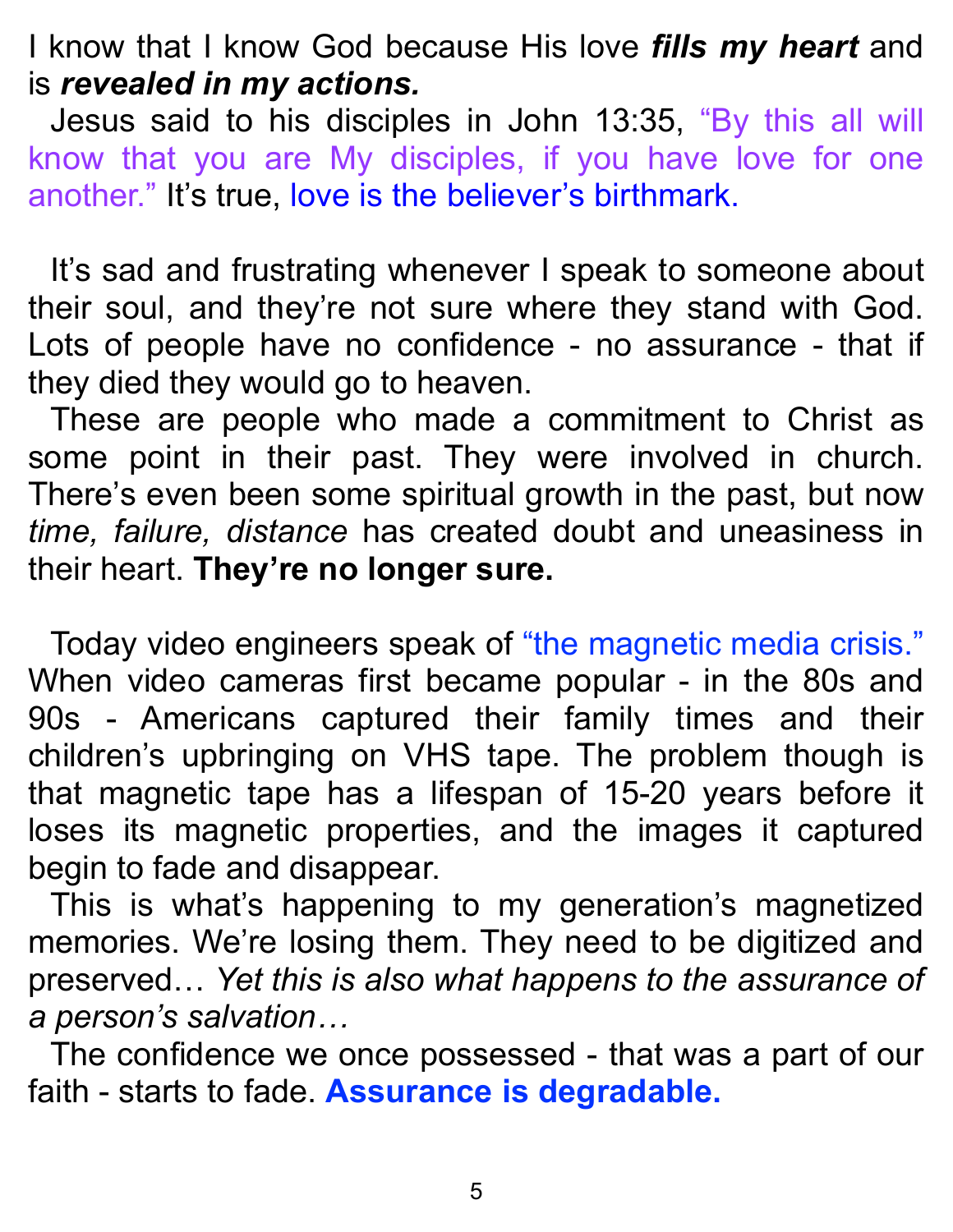And it's our ongoing experiences with God that renew our assurance. When I sense His love for me and when I love Him in return, this digitizes my faith in Him. This is what creates a permanent assurance. What a joy it is to have a comforted, confident heart.

"For if our heart condemns us, God is greater than our heart, and knows all things." The opposite of a **confident heart** is a **conflicted heart.** It's possible for even a Christian to have a heart that *feels* condemned.

 God's Spirit isn't the one who brings condemnation. It's the devil who condemns. God *convicts* us of our sin and draws us to the Savior, but He doesn't condemn.

Conviction gives hope - Condemnation despair.

Conviction brings repentance - Condemnation regret.

 Conviction prompts change - Condemnation keeps me in chains… Conviction leads me back to God - Condemnation buries me under a mound of guilt…

 Peter, denied the Lord, yet he was convicted by the Holy Spirit, and it led to his forgiveness. Whereas Judas, who denied the Lord in much the same way as did Peter, felt condemned and went out hung himself. Conviction led to restoration and a brand new life. Condemnation led to suicide and the ending of a life.

 Yet here, John says to believers, *"For if our heart condemns us, God is greater than our heart, and knows all things."* Realize, just because your heart condemns you, doesn't mean God is condemning you.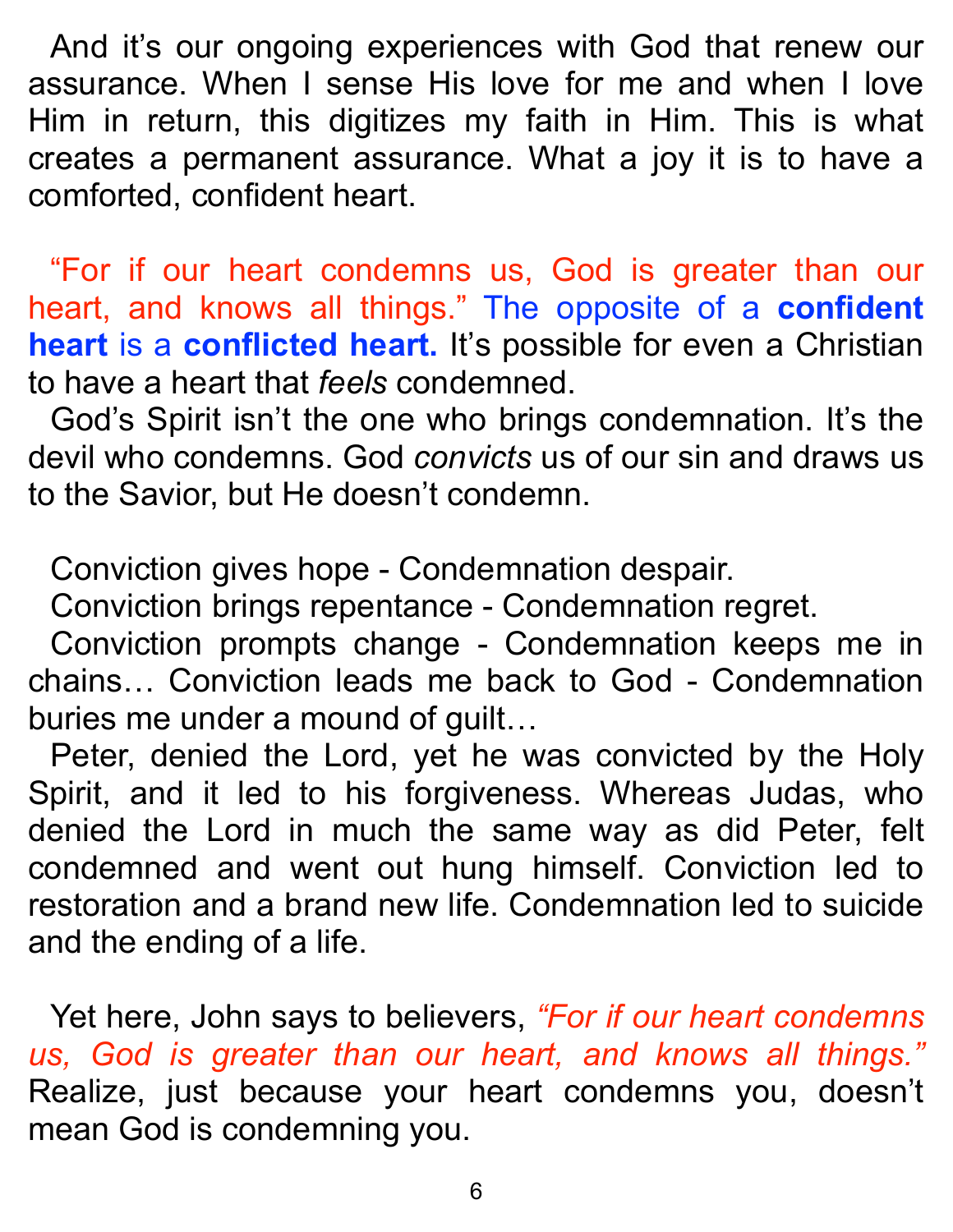God is greater than a condemning heart! He desires *conviction*, and *comfort*, and *confidence* for you.

 There are all kinds of reasons this morning you might feel condemned*… There could be a sin from your past that God forgave, but you won't give up… An over-worked conscience, not in sync with God's grace, can condemn you… The disapproval of others can hang a cloud of failure over your head… Impossible standards imposed on you as a child can still haunt you… The scorn of a spouse or parent can cause feelings of unworthiness… Overlooked traditions can spawn guilt, even though now in Christ you've been set free…* 

Some of us are harder on ourselves and more demanding than God is… Psalm 103:13-14 states, "As a father pities his children, so the Lord pities those who fear Him. For He knows our frame; He remembers that we are dust." We forget what God remembers… *"that we are dust"* - we're frail, feeble, and prone to failure.

 Why is it you expect more out of yourself than God does? What kind of perverse pride causes that?

 If you're in Christ and are still carrying around a burden of condemnation there is a problem with your faith. Romans 8:1 tells us, "There is therefore now no condemnation for those who are in Christ Jesus."

 I think the first lesson every believer needs to learn is that our **faith** should be based on **fact - not feelings!**

 I am a Christian NOT because I feel like one! I am a Christian because God sent His Son to bear my sin, and die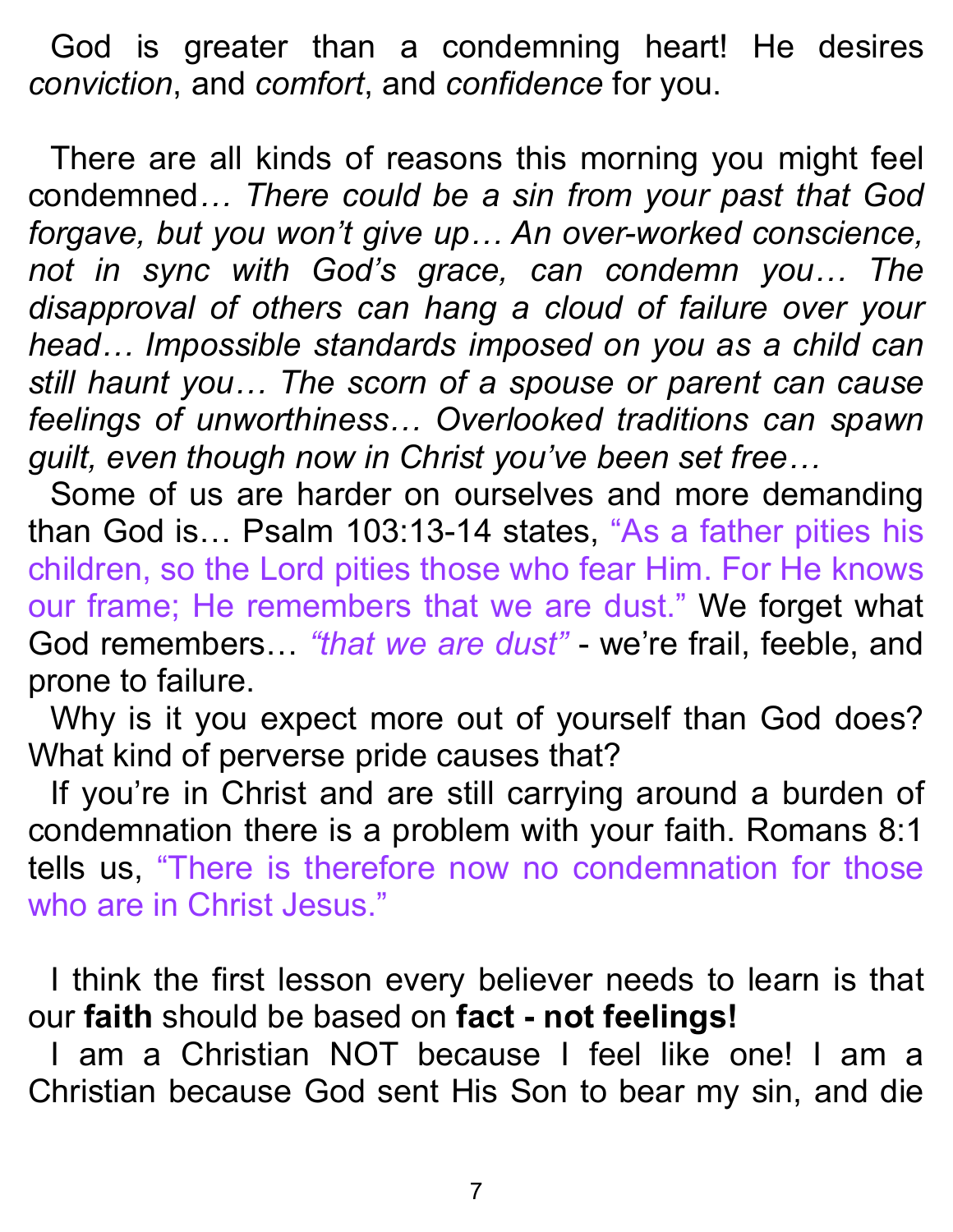in my place - and He promised me in His Word that the day I asked Jesus to forgive me, He would!

 And though my feelings are sometimes fickle and may change - **the fact of what** *Jesus did for me***, and has**  *promised to me* **never changes!** Here's a true statement, "The devil lives in the realm of feeling, but Christians should live in the realm of fact."

Listen to one of my favorite poems…

"Three men were walking on a wall - Feeling, Faith, and Fact. When Feeling took an awful fall, then Faith was taken back. So close was Faith to Feeling, that he stumbled and feel too. **But Fact remained and pulled Faith back, and Faith brought Feeling too."**

 Are you allowing your feelings to have an undue and unhealthy influence on your faith? *Many Christians are!* We need to stop, and align our faith with the facts.

 This is the key to a confident heart. As John says in verse 21, "Beloved, if our heart does not condemn us, we have confidence toward God." We do ourselves a favor to train our hearts to rest *in the love of God* and *in the truth of the Gospel*, not in our own fickle feelings.

 This is important, for discerning our own heart is a key step to an effective prayer life. John writes, "And whatever we ask we receive from Him, because we keep His commandments and do those things that are pleasing in His sight." Love in word and in deed, and you'll be assured of salvation - then you'll be bold in *the prayers you pray* and in *the answers you expect.*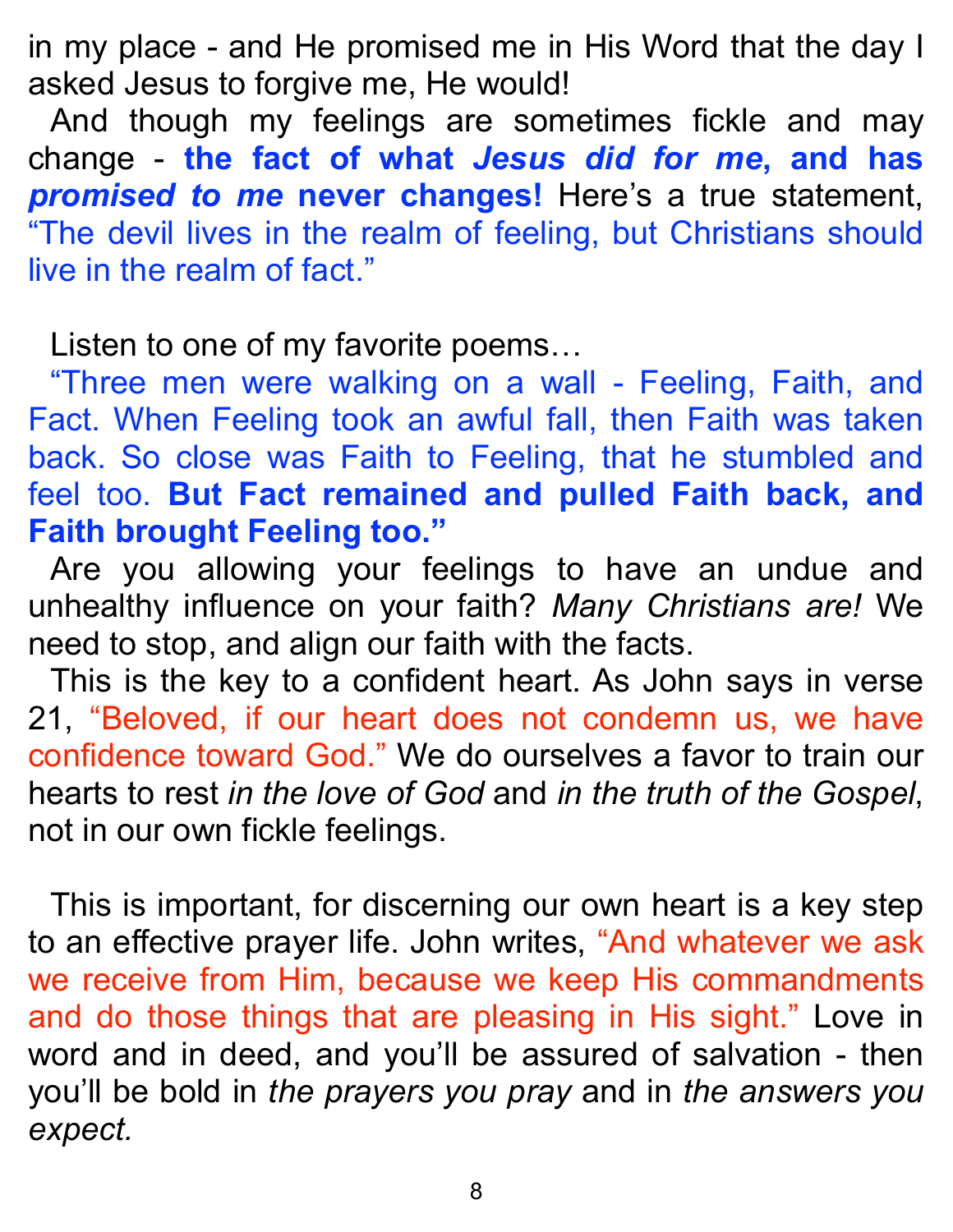If you're confident you *belong to God,* you'll be confident you *belong before God.* You won't be timid or ashamed to come to Him when you have a request.

 Realize, prayer is for God's friends - those who want to please Him and prove it by their lifestyles. **Keep His commandments** and you can **ask your petitions.**

 And verse 23 tells us what is the commandment God wants us to keep, "And this is His commandment: that we should believe on the name of His Son Jesus Christ and love one another, as He gave us commandment."

## *Don't you love the simplicity of God's commands?*

 Mankind's tendency is to complicate, but God loves to keep it simple. I've heard it said, "The United States has thirty-five million laws trying to enforce ten commandments." God keeps His commandments brief and simple… "*believe in Jesus and love one another."*

 The Jewish Law included 613 commandments that covered every aspect of life. Religion is complexed and complicated, but Jesus condensed God's commands down to two - *believe on Him* and *love one another.*

And if you keep these commands - trust Jesus and love each other - God will answer your prayers! *As John writes in verse 22, "Whatever we ask we receive from Him because we keep His commandments."*

 For the last three years, our family has gotten tickets to the hallowed grounds of Augusta National and *The Masters.* If you're a golf fan you know the toughest ticket to get to any sporting event is to *The Masters.*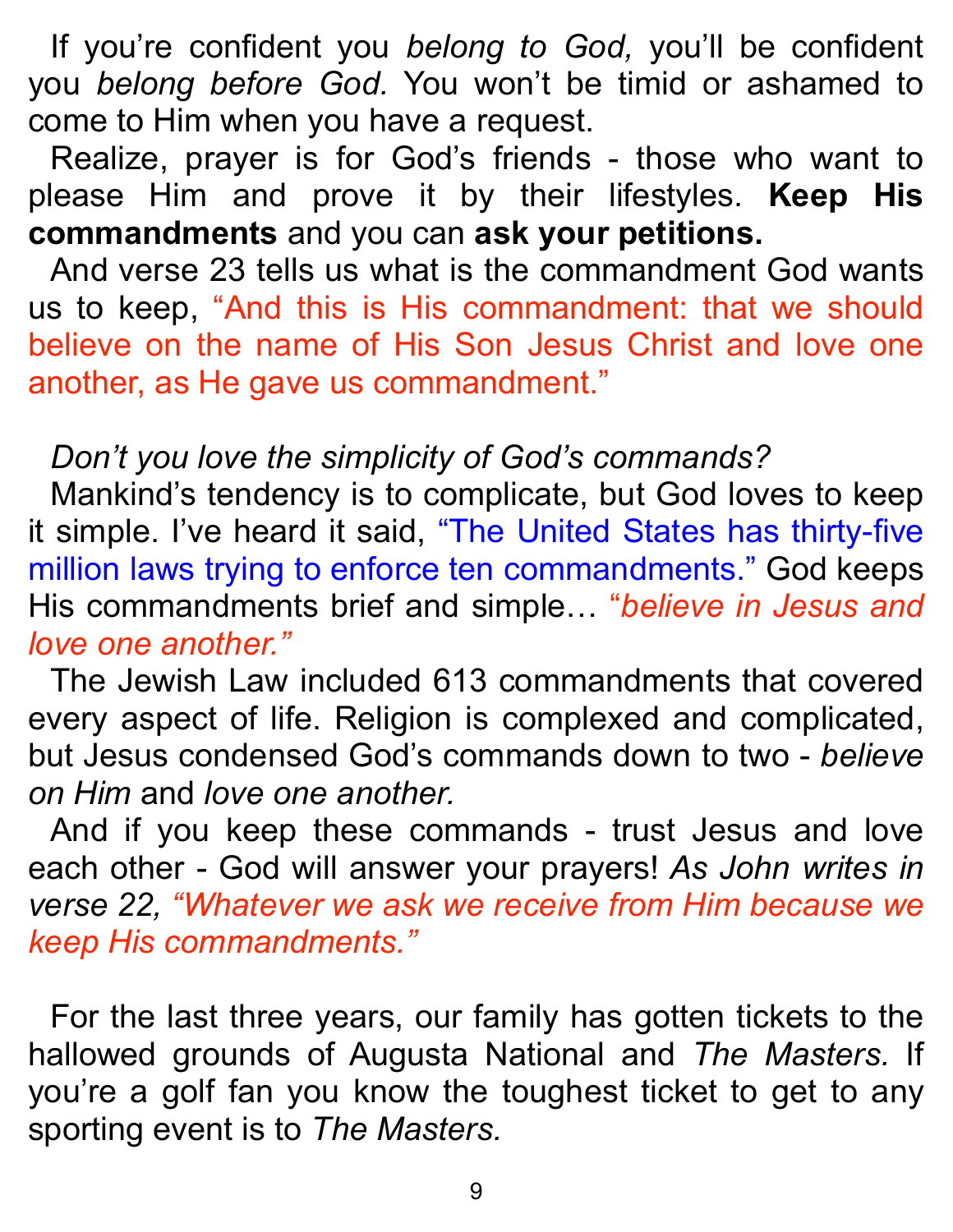Some fans never get the opportunity to attend.

 Currently, a Thursday ticket from Stub Hub will cost you a whopping \$2200. I don't have that kind of money for golf tickets. But we get our tickets NOT because of *what we have* or *what we've done*, but because of *who we know.* My son, Mack, works for the National and he gets us two free tickets for each day of the tournament.

 And this is how it works with God, whatever you ask and get, comes NOT because of *what you have* or *what you've done,* but because of *who you know*. You *receive because you believe* in *His Son, Jesus Christ.*

 Yet here's what happened this year, one of Mack's siblings *(who'll remain anonymous)* copped a bit of an attitude. He got upset he didn't get tickets for the day he wanted - *so he almost missed out.* Rather than be grateful, and love one another *(as we're told in verse 23)*, he nearly missed out on what was freely given.

*You think, how can this happen?* How can anybody take for granted a privilege other people would relish?

 Yet it occurs in our relationship with God! He wants to answer our prayers, *but if we think we're entitled to His blessings, or get upset that God doesn't allocate those blessings the way we like, or ask the Father to bless us while at the same time are being unloving to the rest of the family* we too can miss out!

 If your prayers aren't getting answered it could be you've copped an attitude! In prayer we also need to check our hearts and ask for spiritual discernment.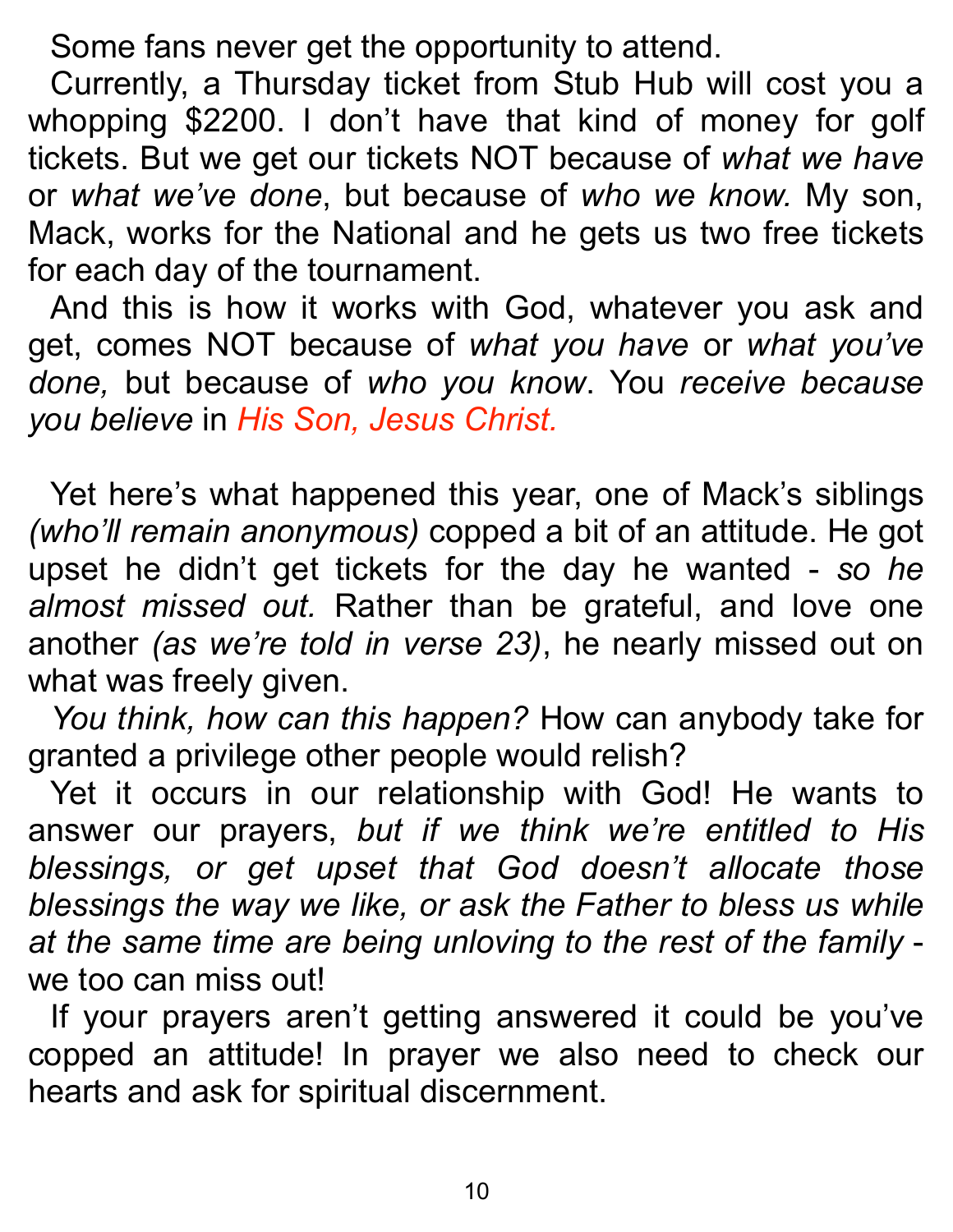Chapter 3 ends, "Now he who keeps His commandments abides in Him, and He in him. And by this we know that He abides in us, by the Spirit whom He has given us." Here's the ultimate source of our spiritual discernment - *the Holy Spirit who abides in us.* 

 On the evening of His resurrection Jesus appeared to His disciples in the upper room. He breathed on them, and said to them, "Receive the Holy Spirit."

At that moment Jesus created a heart connection with His men that lasted even after His ascension to heaven. Jesus lives in His followers through His Spirit.

 This is God's greatest gift to you and me. No one becomes *a child of God* without *the Spirit of God*. Jesus is with us - He abides in us - by His Holy Spirit.

 And this is strategic. We need *the Holy Spirit,* because Chapter 4 begins with a warning about *other spirits*… "Beloved, do not believe every spirit, but test the spirits, whether they are of God; because many false prophets have gone out into the world."

 Understand, the human spirit is like a satellite dish. It picks up *all kinds of signals* from *all kinds of sources.*

*God's Spirit speaks to me… the devil can plant thoughts in my mind… the world is bombarding me with deceptive messaging… my emotions influence me daily… my own conscience and sub-conscience are actively influencing my behavior… even a late night slice of pizza causes disturbing impressions (pepperoni speaks to me, just not in a constructive way!)*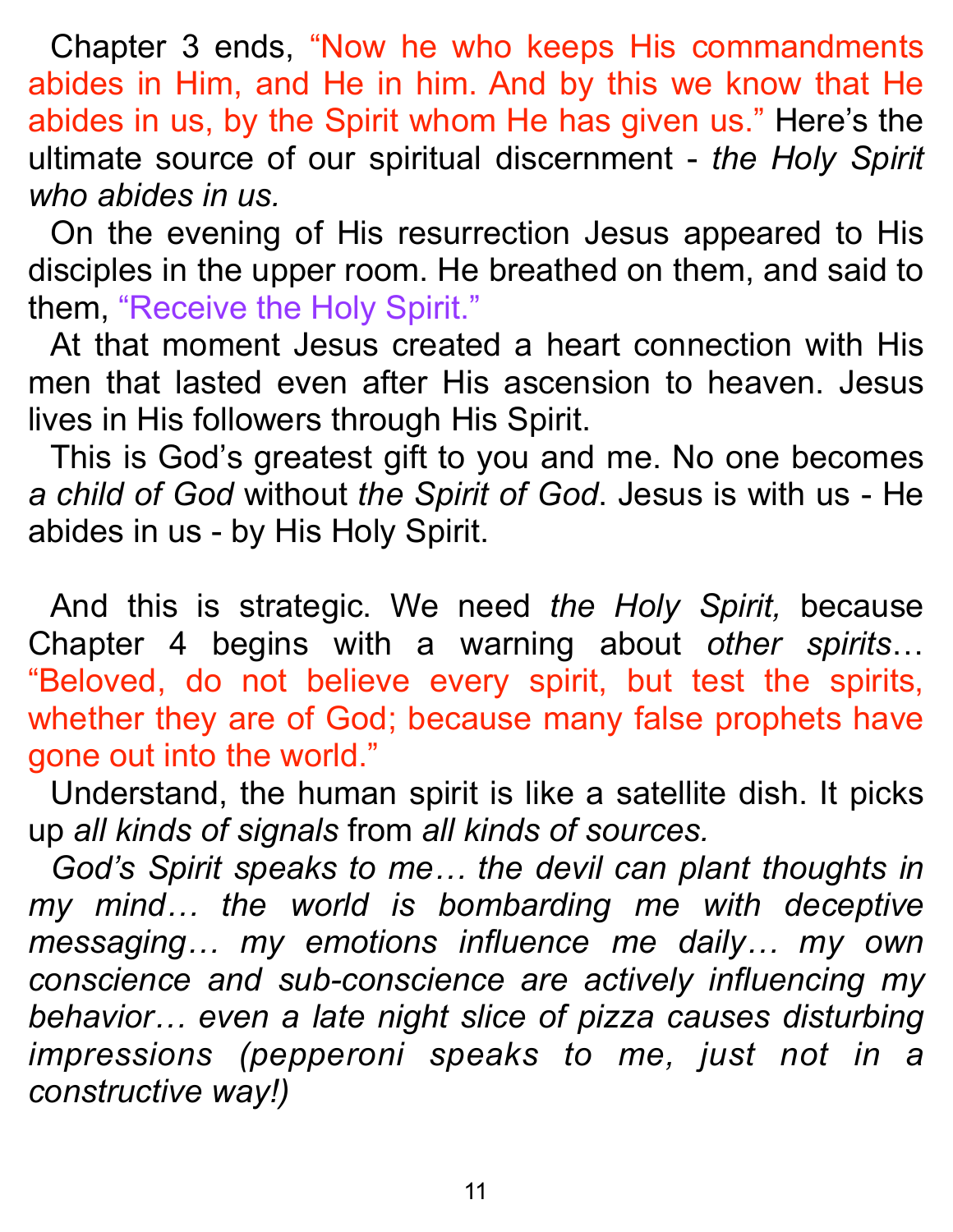This is why John cautions us, *"test the spirits, whether they are of God."* Again, we need spiritual discernment! And in the next several verses John tells us how to run a spiritual background check…

 I hope all of our parents realize before anyone goes to work in CCSM's children's ministry we ask them to submit to a criminal background check. We do our due diligence to make sure we're not endangering our kids.

 And the same is true with God's children. We need to check out anyone who comes speaking in His name.

*Are they really of God, or are they of another spirit?*

 And here's the criteria we're instructed to look for, in verse 2, "By this you know the Spirit of God: Every spirit that confesses that Jesus Christ has come in the flesh is of God, and every spirit that does not confess that Jesus Christ has come in the flesh is not of God."

To peel back the appealing façade of a person or an impression, discover what they're saying about Jesus.

 John tells us that any *"spirit"* - that is*,* **any inward influence…** which could point to an actual spiritual being *(an angel or a demon)*, or it could refer a prevailing attitude *(as in "the spirit of Christmas," or the spirit of the age)* - but any *"spirit"* that isn't **correct about** and **exalting of** our Lord Jesus is an evil spirit.

 If it does not affirm and honor Jesus - if it does not bow to and glorify Jesus; then you know it's not of God!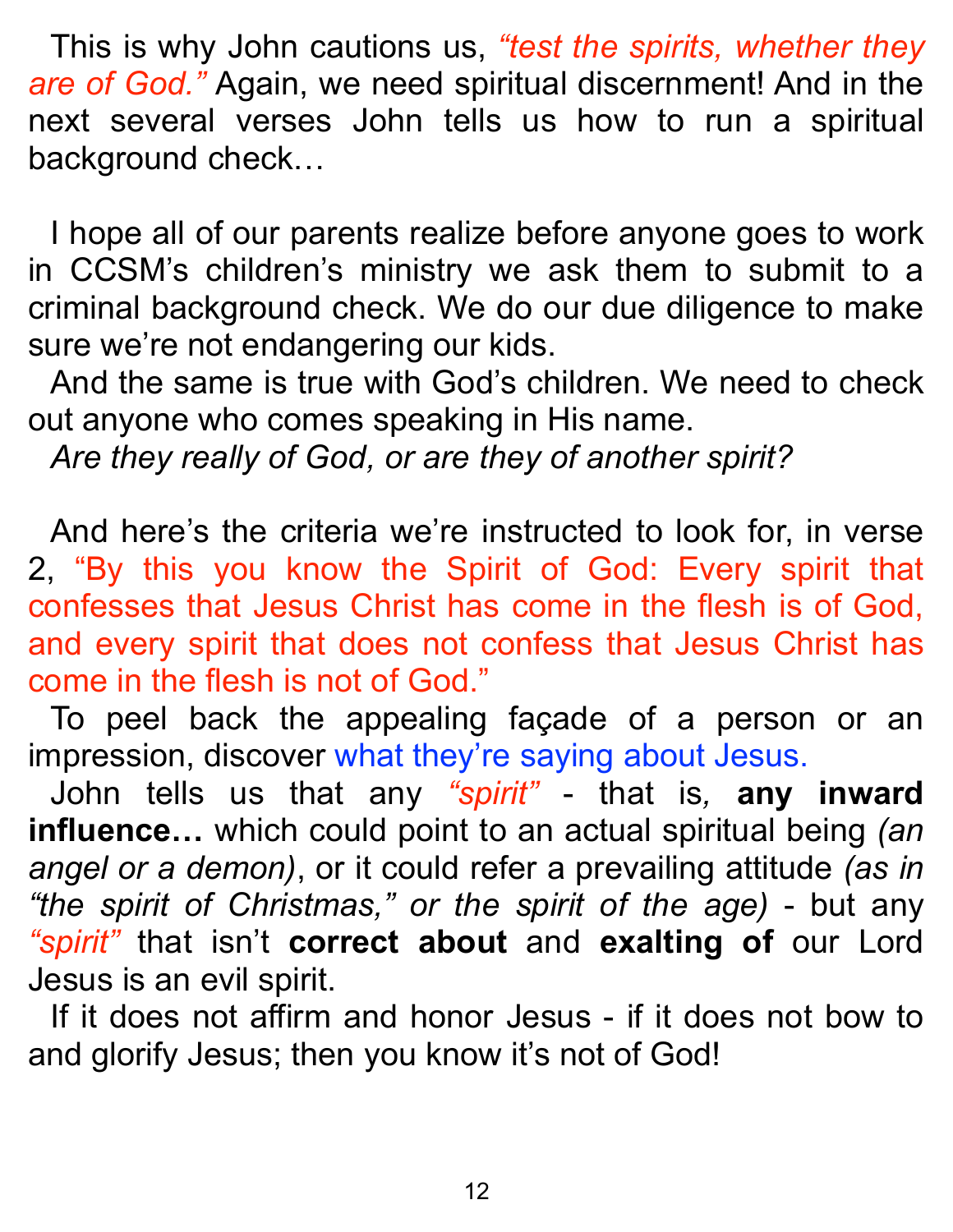So let's say a single young lady walks in to the church, and says, "Well, I felt God wanted me to sleep with my boyfriend last night. We're soul mates. We're in love. And it just seemed like the right thing to do."

*Okay, it is now our job to test the spirits?* And we do this in light of the person and work of Jesus Christ!

 Is this what Jesus taught? Is this what was taught in the Scriptures that Jesus affirmed? Would Jesus agree with this young lady's sentiment? WWJD: what would Jesus do? This is how you and I need to test the spirit.

It's not about what seems right to me, or my opinion, but is this belief compatible with the nature of Jesus?

 Throughout his writings, and particularly here, John was dealing with a deception that was threatening the early church. Already, Christian truth was under attack by a heresy that would later be named *Gnosticism*.

 The word "Gnostic" or "gnosis" means knowledge and these false teachers claimed to have special insights that were hidden from the rank-in-file believer.

 The Gnostics denied that God had come to earth in human form. They believed that matter was intrinsically evil, thus God would never have taken a physical body.

 To the Gnostics, God was like a rock thrown into the lake. He was the point of impact, but the ripples that emanated from God were less and less pure reflections of His deity. And rather than the actual rock, Jesus was just one of the ripples. He was one of many emanations of God, but not "G*od Incarnate"* or *"God in the flesh."* These heretics denied Jesus' humanity.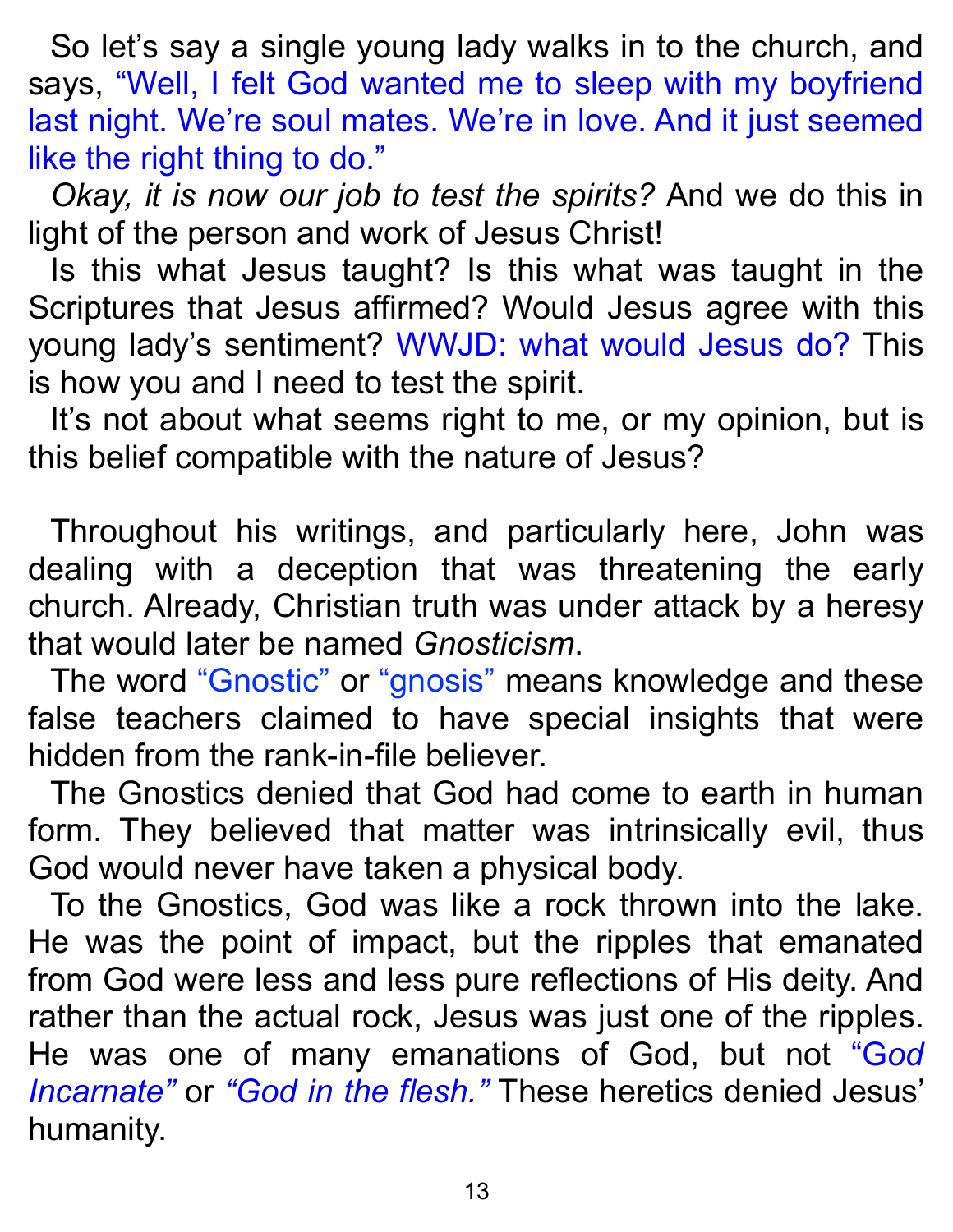And they did it in an interesting way. Of course, they couldn't deny Jesus actually walked the earth. Jesus of Nazareth was a fact of history. There were too many eyewitnesses living at the time who saw Him firsthand.

 Thus, the Gnostics tried to skirt the obvious. They made wild claims that Jesus had appeared, just not in flesh and bone. He'd been a phantom, a spirit, an apparition. They concocted fanciful tales of Jesus walking on the beach and leaving behind no footprints.

In 85 AD a false teacher named "Cerinthus" taught that the Spirit of Messiah had rested on the man Jesus from the time of His baptism until just before He was crucified. At which point *the divine spirit* departed from *the human Jesus.* This denied the incarnation of Jesus, as well as the atonement. These Gnostics rejected the biblical truth that Jesus was **fully man** and **fully God.**

 This is why in verse 2 the Apostle John says very specifically, *"Every spirit that does not confess that Jesus Christ has come in the flesh is not of God."* 

This was a direct rebuke of these Gnostics. As was 1:1, "That which was from the beginning, which we have seen with our eyes, which we have looked upon, and our hands have handled, concerning the Word of life…" Jesus was no ghost. John had touched Him.

 It's interesting, in the first century the heretics denied Jesus' **humanity** - whereas, today they've changed tactics. Most modern false prophets deny Jesus' **deity.**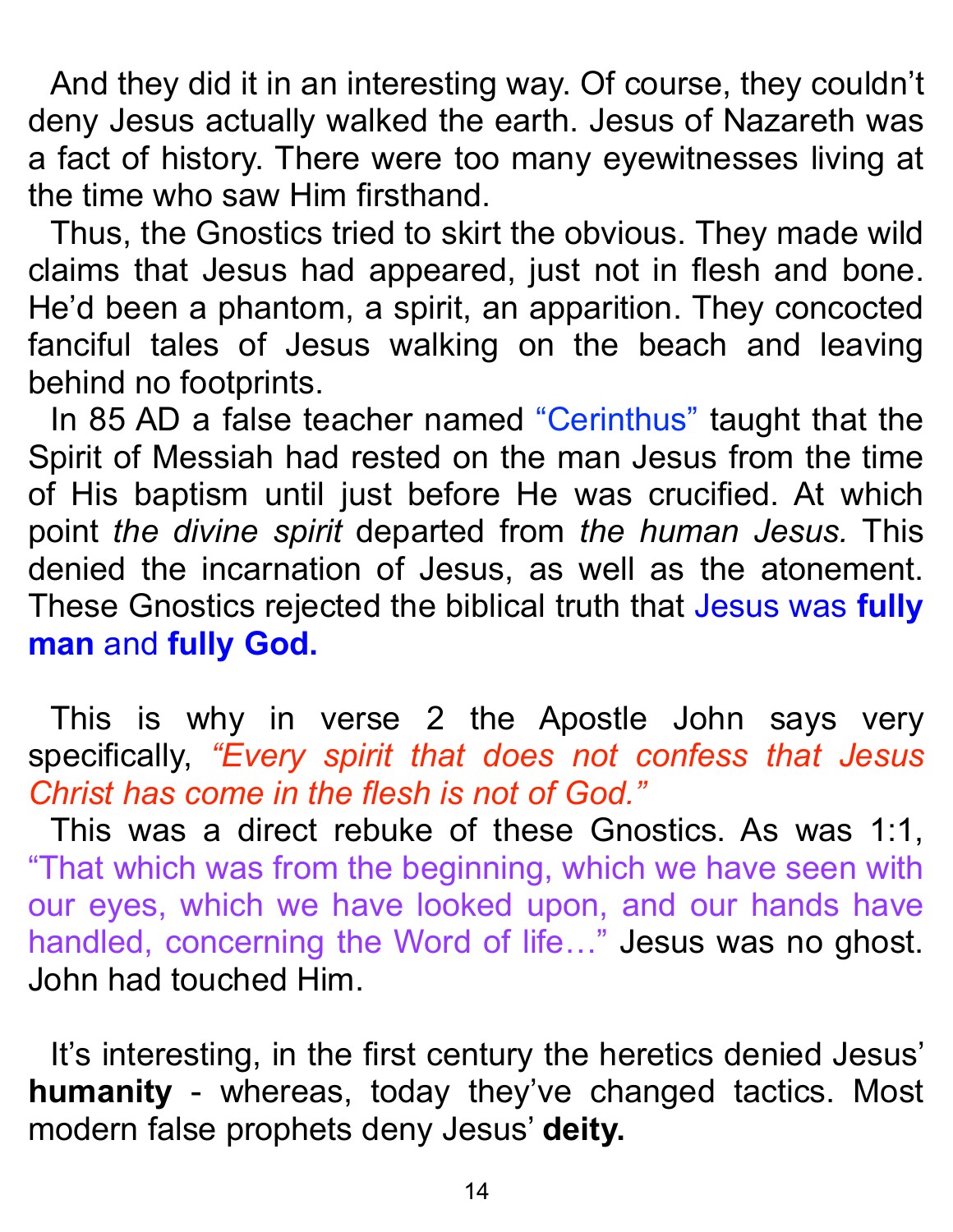Jehovah's Witnesses, Mormons, other cults affirm Jesus' manhood, but deny His Godhood. They say He was an angel, or *"a god" (with a little "g" - one of many, similar, lessor gods) -* not the *"one and only God."* 

Yet John's teaching applies to both denials. John is saying, If you're not **right on** about Jesus you're **all wrong** about God! I agree with John wholeheartedly.

 Verse 3, "And this is the spirit of the Antichrist, which you have heard was coming, and is now already in the world." Antichrist is the future one-world leader spoken of in Revelation 13. He'll deny the true Christ, and lead a global revolt against God. He comes in the *last days.* 

But *the spirit of Antichrist* - an anti-God and anti-Christ mood - has been around since *John's day*.

In fact, *the spirit of Antichrist* is alive and well today.

 On Friday I flew non-stop from Tokyo to Atlanta - a 12 hour flight. And it was torture. I drew a cramped seat assignment. Naturally, I flew coach, *but guess who I sat next to on the flight?* A sumo wrestling team.

 I'm just kidding, but it wasn't much better. I actually sat next to a big, burly, wide-body fellow for twelve of the longest hours of my life. *(That's a joke too, but I'm just saying that's how it felt… And I'm under no illusion, I'm sure he complained just as much about being stuck next to me. It was an unpleasant situation for us both.)*

 I had hope to work on my Bible Study during the flight, but under the oppressive conditions arranged for me by Delta Airlines, I couldn't concentrate - and since I can't sleep on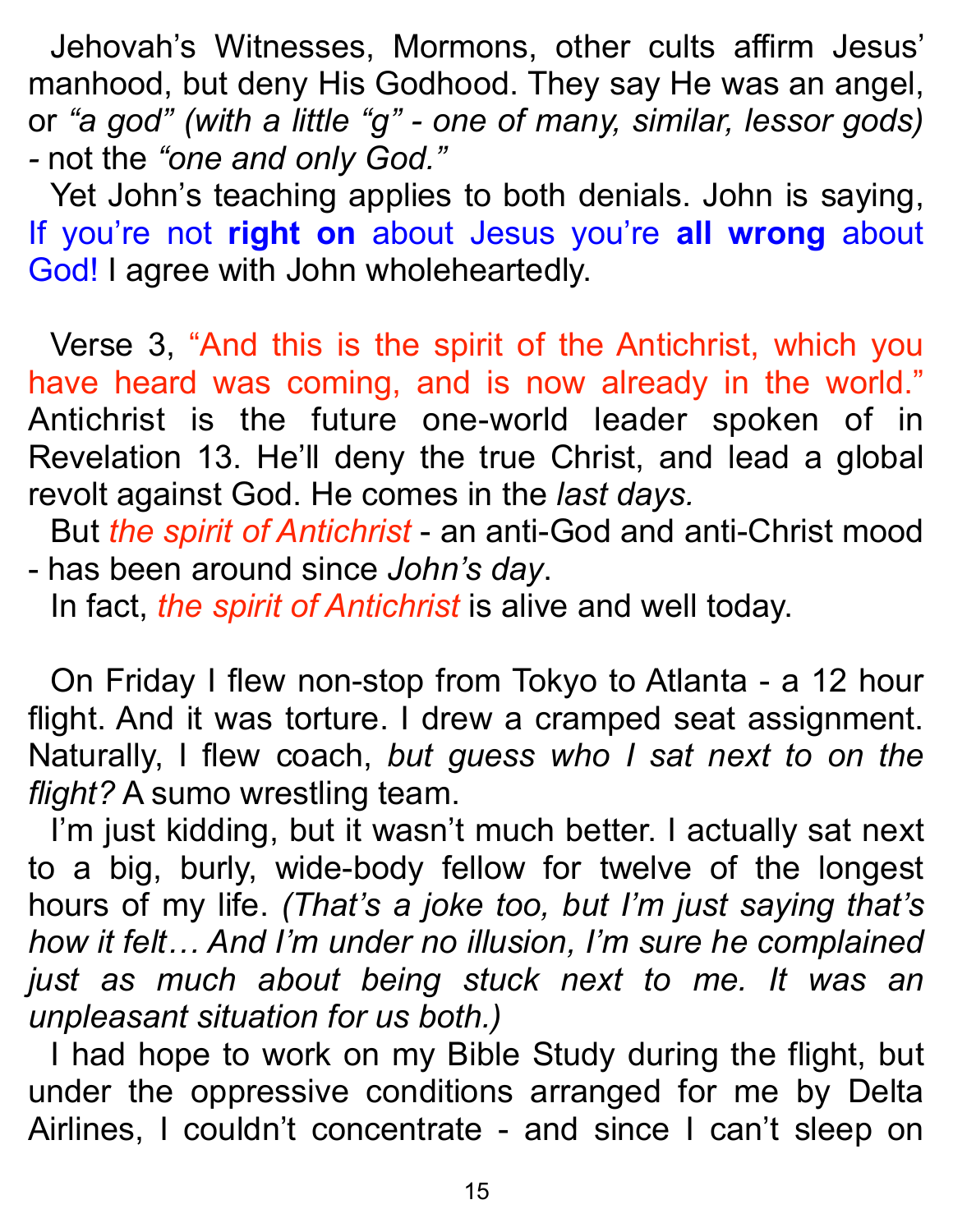airplanes - I ended up doing a little mind-numbing. I bingewatched movies for ten hours.

 And by the time we'd landed I drew one very obvious conclusion. *Why does every movie maker hate Jesus?*

 What is it about the name *"Jesus"* that causes Hollywood to take His name in vain at every turn?

 Not once did I hear anybody angrily shout, "Oh Buddha" or "Muhammed" - *not once.* The screenwriters only cursed the name of Jesus. And that's just the overt blasphemies - the attacks against His name. That's not counting the ways they mocked His values.

 It's true, the Antichrist has yet to appear, but his spirit is already at work in the world. Lines are being drawn.

 This world is getting more and more hostile toward the One who died to save it. Expect overt attacks against Jesus to become increasingly commonplace.

 And this is why John gives us some encouragement. He knows we're in a battle - a struggle is going on - so he says in verse 4, "You are of God, little children, and have overcome them…" Notice first, who's the *"them?"* 

Well, the Christian faces a trifecta of evil: the world tries to **beat us up** - the devil wants to **rip us off** - our own flesh **drags us down.** The Christian life is **not a sheltered life.**  Every believer takes some hits - but we *fight through*, we *rise above*, we *climb over* whatever is thrown against us. Our Lord enables us to overcome.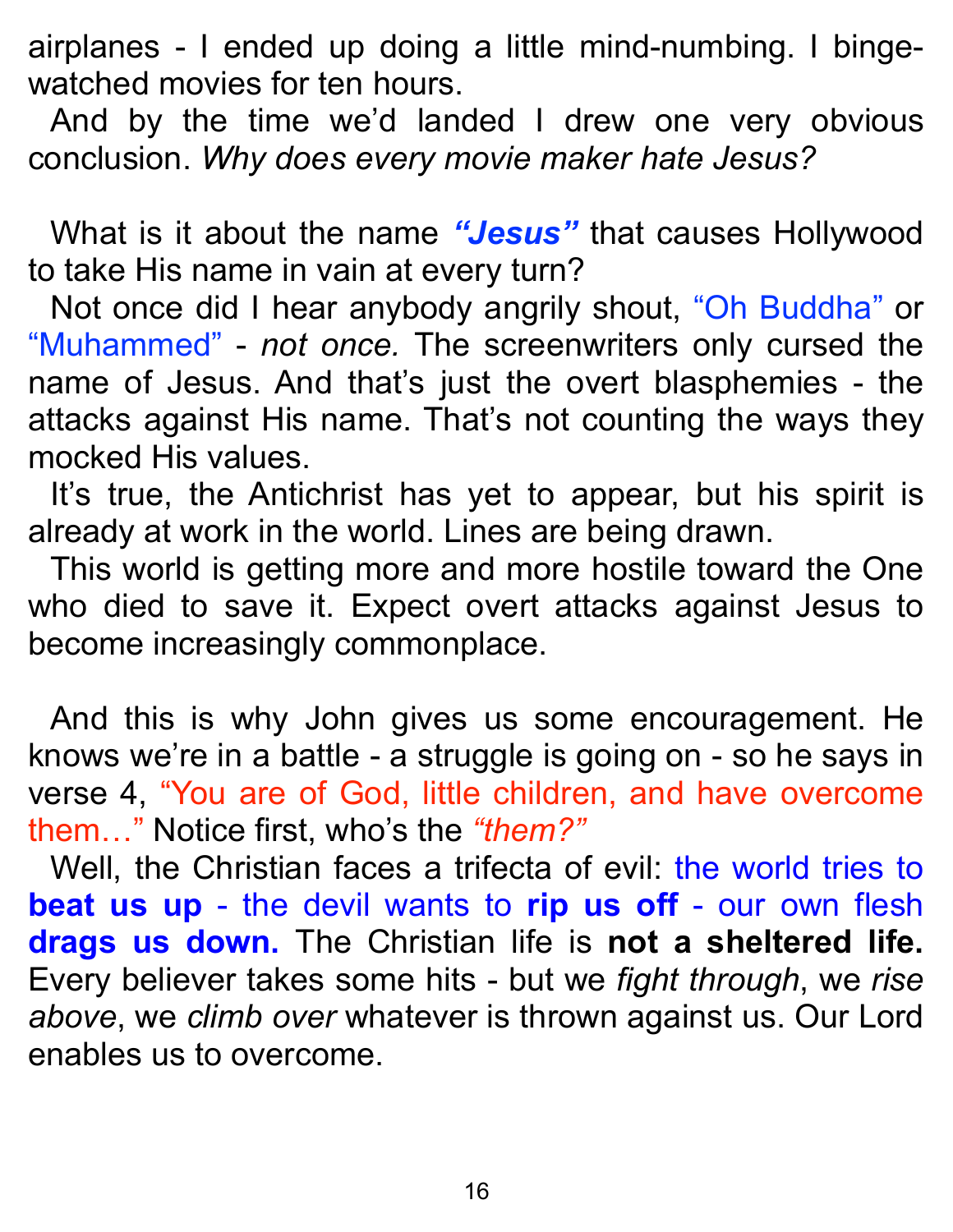And here's how, verse 4, "Because He who is in you is greater than he who is in the world." At times it may appear as if the world has stacked the deck against us.

 Your opponent's hand is loaded with Aces and Kings. Just never forget that you hold **a trump card!** Greater is He that is in you, than all that is in this wicked world!

 In 1963 the USS Thresher sunk in 8,400 feet of seawater. The nuclear submarine ended up on the ocean floor a-mileand-half under its surface.

 At that depth the pressure was so intense its steel bulkheads buckled. The sub crushed like an eggshell.

Sadly, the Thresher's 129 member crew was lost.

 But what's surprising, is that when the Navy went to recover the sub, they spotted all kinds of fish swimming around the wreckage. These fish had skin a fraction of an inch thick; yet they could withstand the same intense pressure that crushed the sub's steel plates.

*How is that?* The secret was the fish's equilibrium. These deep-sea divers have an *internal pressure pushing out* equal to the *external pressure pushing on*.

 And this is the secret of an overcoming life. Evil may be *pressing in on us,* but Jesus is in us *pressing out.* 

 The next time a heavy trial comes your way, here's the discernment you desperately need - greater is Jesus that is **in you**, than the pressure that is **on you**.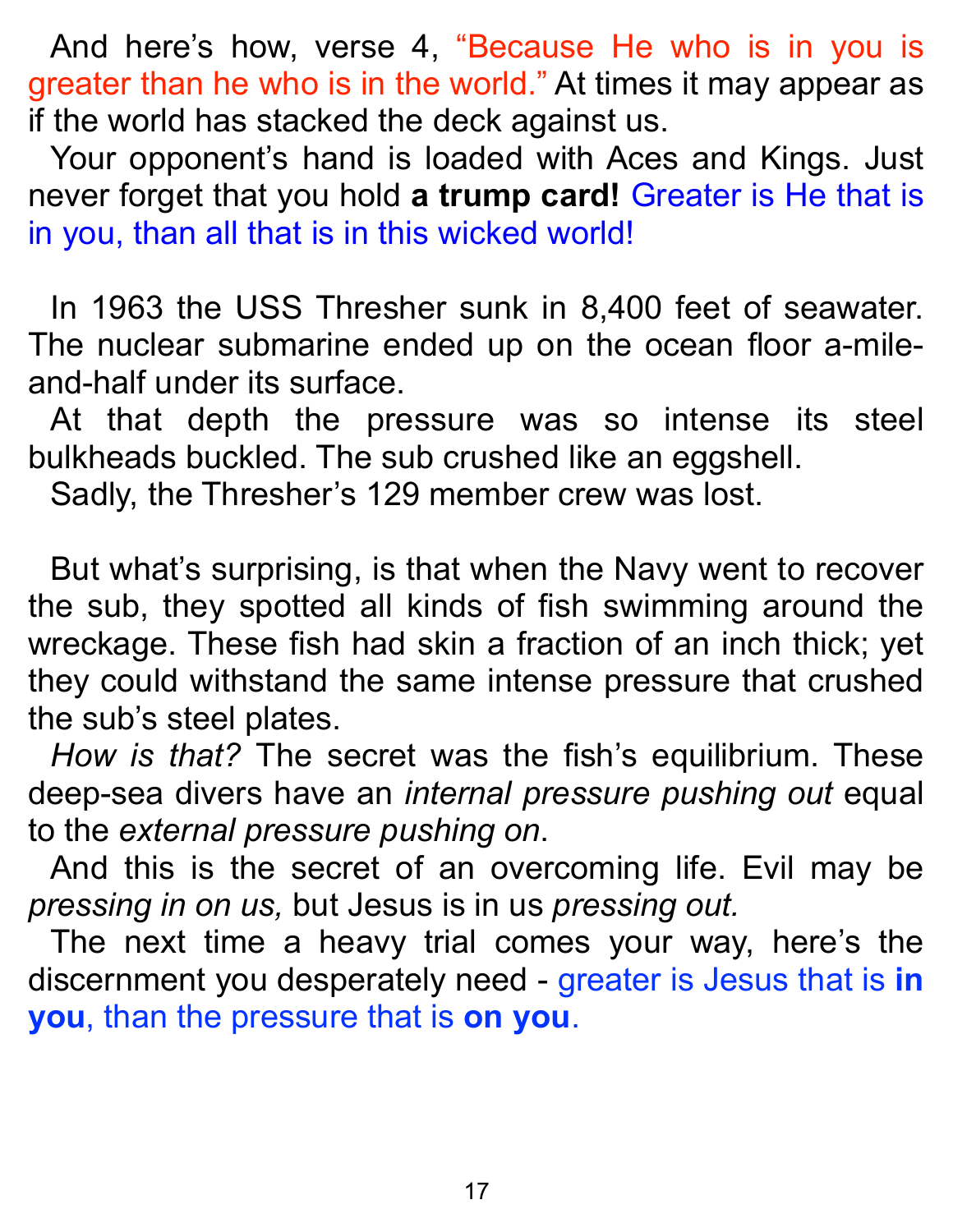When you **need strength…** Remember that the power of God that hung the heavens, and flung the myriad of stars into their orbits, dwells within you.

**Need wisdom…** Keep in mind, that the mind of God which knows and grasps all mysteries abides in you.

 If you **need calm and composure…** Don't forget the One who fell asleep in the boat knowing He had mastery over the storm is also now riding in your boat.

 And when you **need love…** Remember the love that sacrificed itself upon the cross, now lives inside of your heart. Let me suggest we put verse 4 to memory, *"He who is in you is greater than he who is in the world."*

 And then we need to discern between *the worldly voices* and *the godly voices*. Verse 5, "They are of the world. Therefore they speak as of the world, and the world hears them. We are of God. He who knows God hears us; he who is not of God does not hear us. By this we know the spirit of truth and the spirit of error."

Our ears hear only what they've been tuned to hear.

 If God trains and tunes your ear, you'll listen to God. But if your ear has only been tuned to this world you'll have no interest in listening to the people of God. A man of God could slap you in the face with God's truth and you wouldn't receive it - *the world is deaf to God.*

 The story is told of Charlie Chaplin and "the tramp" character he made famous - *bowl hat, floppy shoes, cane, mustache.* Due to his distinctive traits, *"Chaplin look alike contests"* sprang up all across the country.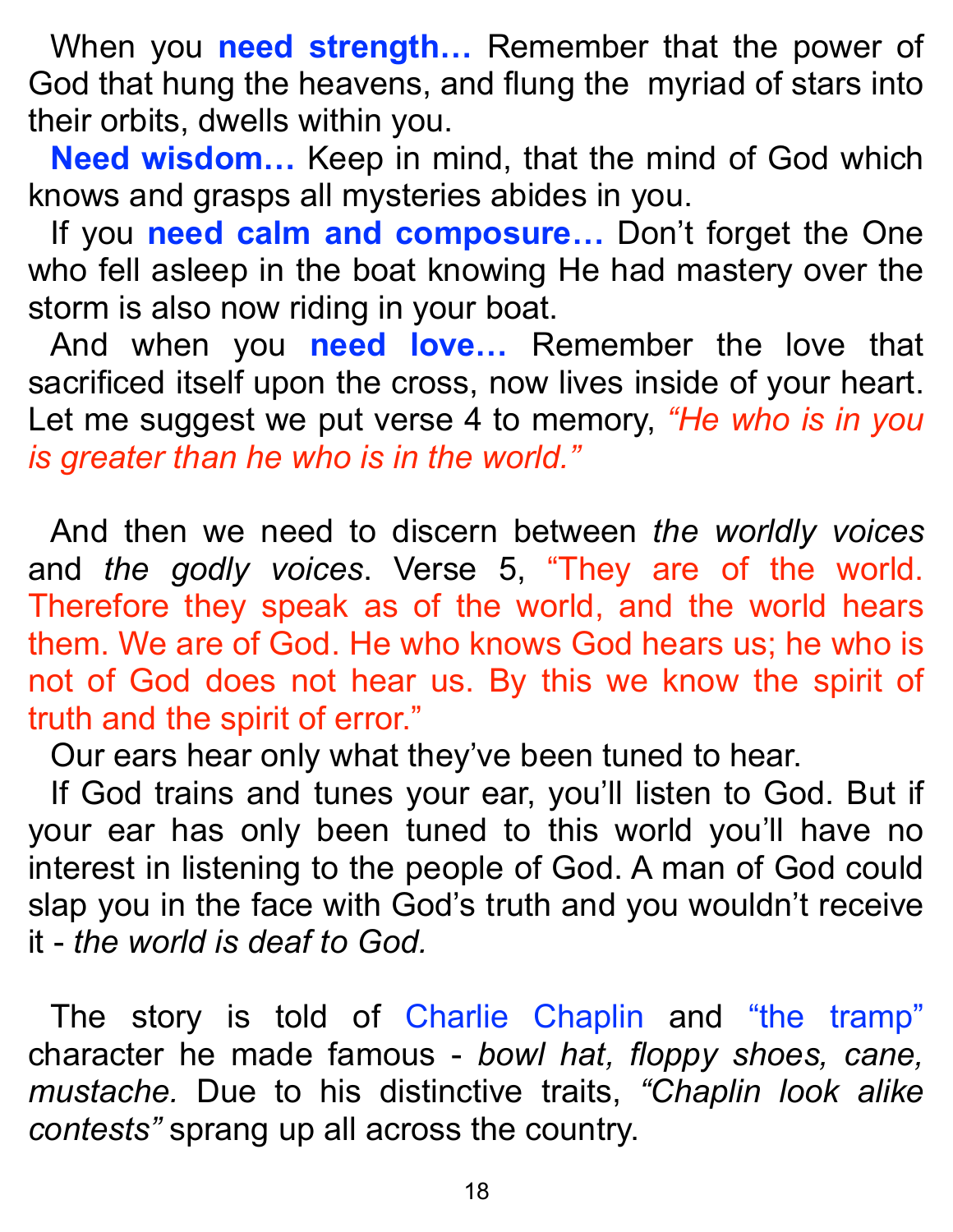Once in San Francisco, Chaplin himself entered *the Charlie Chaplin look alike contest - and he failed to make the final round!* The judges couldn't identify the real Chaplin though he was staring them in the face.

 And this happens to the worldly-minded person. He or she doesn't appreciate God spokesman and God's truths. John says of this person, *"he does not hear us."*

Remember John was the last of Jesus' apostles.

 And it was to the original twelve disciples that Jesus gave the authority to bind and loose. Through their writings in the NT they bound the Church to certain commands, and loosed them from other commands.

 In essence, Jesus gave to the first twelve apostles and their proxies - **and to only them** - the authority to determine for the Church her doctrine and practice.

 Thus, Paul could write in Ephesians 2:20 that the Church was built on the foundation of the apostles!

 Now in verse 6, when the Apostle John says, *"we are of God…"* the *"we"* he's referring to is himself and any of the other apostles that were still alive at the time.

 When he says, *"He who knows God hears us; he who is not of God does not hear us"* he isn't on an ego trip. He's actually affirming the special position the twelve apostles occupied in God's plan for the Church.

 John is saying that the people who are of God, and who want to hear God, will pay attention to the spokespeople God authorizes to speak on His behalf.